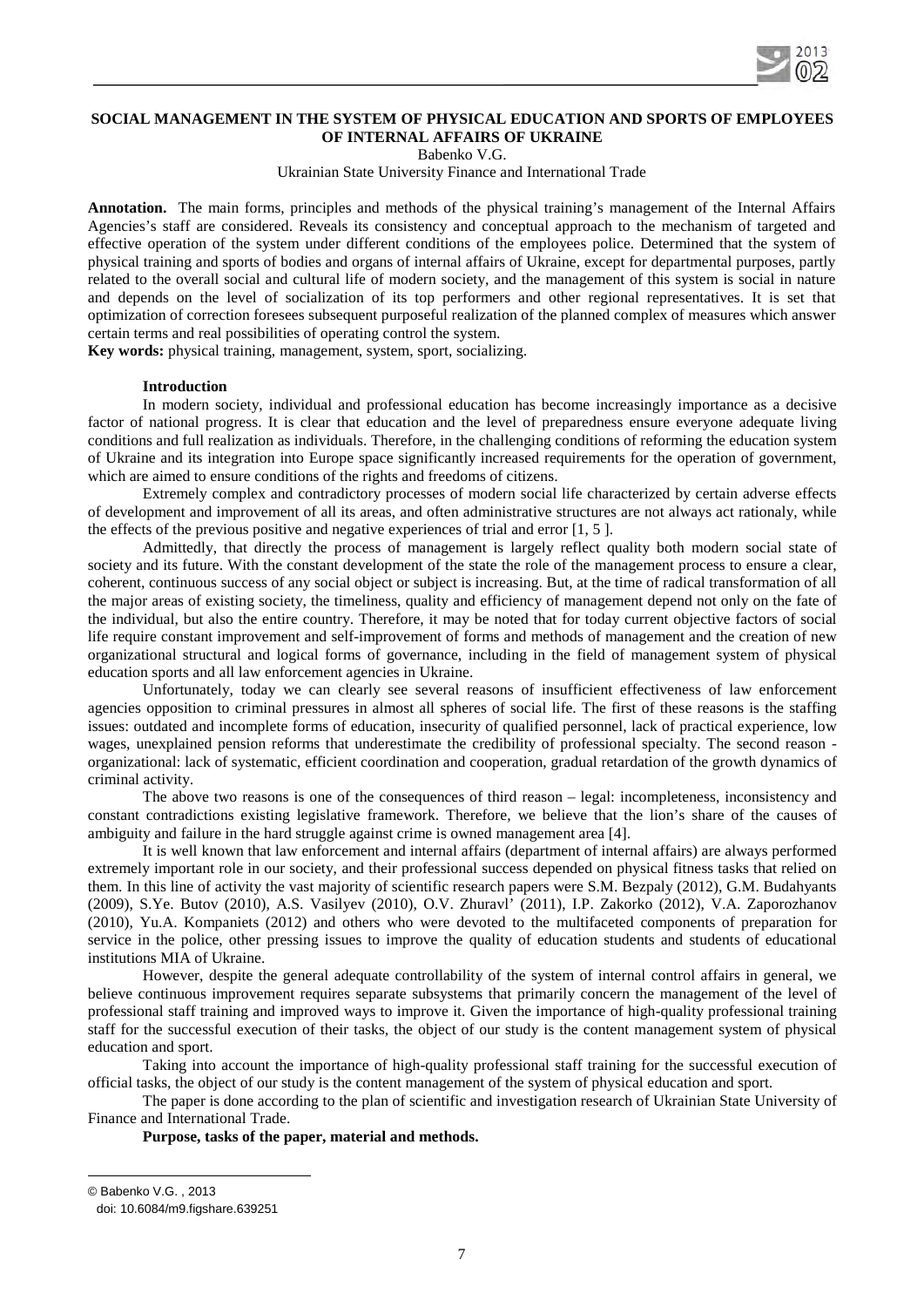

medical-biological problems of physical training and sports

*Purpose* – further develop and improvement of the above mentioned system in the Ministry of Internal Affairs of Ukraine by improving patterns of management that realized through efficiency of time-correct appropriate management decisions.

*Research methods* – analysis of legal documents, literary sources and archival materials, surveys of practitioners of Internal Affairs of Ukraine and the most qualified lecturers, instructors, trainers, inspectors from the official training, who take into account their own experience and pedagogical supervision over the organization of the educational process.

#### **Results of the research**

Earlier we have noted that the system of physical education and sport is determined by certain legislative acts and regulations streamlined organizational, administrative, educational and scientific activities of servicemen and officers of agencies and departments of the internal affairs, students, cadets, listeners, scientific and scientificpedagogical staff of departmental educational establishments, which aims to preserve health, creativity and labor activity, training, acquisition, development and improvement of means of physical culture and sports knowledge, skills and abilities required to successfully perform the tasks assigned to police [2, 3].

Used subsystem approach allows us to consider this training only as a set of psychological and educational components, resulting in a cyclic process of physical development and improvement. The effectiveness of its operation depends on the requirements of the current regulations, the realities operational performance and quality of management by this process. Thus, the term "management" can define as special activity of staffing existing apparatus and appointed officials of department of internal affairs to ensure optimal functioning and development of physical education and sport system to solve its tasks. Management is a specific activity that aims to orderly coordination of collective action groups and certain groups of people to achieve a goal that stands before them [2, 3].

Note that the system of physical training and sports of any law enforcement agencies of Ukraine, except for internal use, partly applies to the overall socio-cultural sphere (conducting demonstration lessons, demonstration of sports performances, organizing and conducting competitions at various levels, participating in celebrations, etc.). In addition, the objective origin of necessity and development of management processes caused the social character of the work of instructors, inspectors, groups, departments, divisions and management of professional training, which already is its probably-necessary kind of social character with some socialization.

Social management of performance of above mentioned divisions provides consistency and orderliness of joint work of people of one or more regions to achieve social goals and objectives that may exist [8, 9]. Such understanding of management is based on the substance of social activities, processes of socializing and objective laws of the functioning of modern society, which should be:

- central office administration;
- regional administrative staff;
- urban management apparatus;
- district administrative staff;

- management personnel at departmental educational establishments with direct subordination to the central apparatus and indirect – urban and regional management according to territorial dislocation.

As a rule, the basic properties of any major systems are directly manifested in their component structure and the specific operation [9]. The complexity of construction is conditioned, firstly, versatility functions performed by its subsystems, and, secondly, their distribution-specific administrative-territorial division.

Social management in the physical education and sport system in its general form can be represented as a branched network:

- regional subsystems with close and strong relationships in the system;

- that has the technical and social channels of management to perform forward and reverse directions;

- which has a close connection with other security agencies, authorities, sports organizations and the public.

All these subsystems, connection and direction create a single integrated system of social management in the physical education and sports system.

Typically, social management is based on unique individual abilities to set yourself a goal and find appropriate ways, methods and means to achieve it with the previous prediction of expected results [5, 8].

As a rule, the goal of social management is determined from the available public needs of certain group of people and aimed at common and effective execution of tasks by using knowledge, analysis, forecasting, planning, organizing, adjusting, monitoring, assistance and improvement. These features are typical both for physical training and directly for sport. They are made using a variety of simple methods, simple engineering and manufacturing processes.

Entirety goal, objective, forms, methods and functions of management with a proper their exploitation create a holistic and fairly complex control mechanism that can successfully operate in a specially created system of physical education and sports bodies and units of the internal affairs. However, beginning from the inspector, instructor or lecture or subject of professional and physical training and ending with a leader of the highest management in the system off physical education and sport, which can simultaneously be both the object and subject of the management process, they all, without exception, are active carriers set their functional responsibilities, certain social relations.

Counting the organizational staff positions of internal affairs department structure that functional duties deal with physical education and sport, and we do not noted above that they may be separately an individual object-subject of management process, because of existence near there collective participants of management. It is object-subject of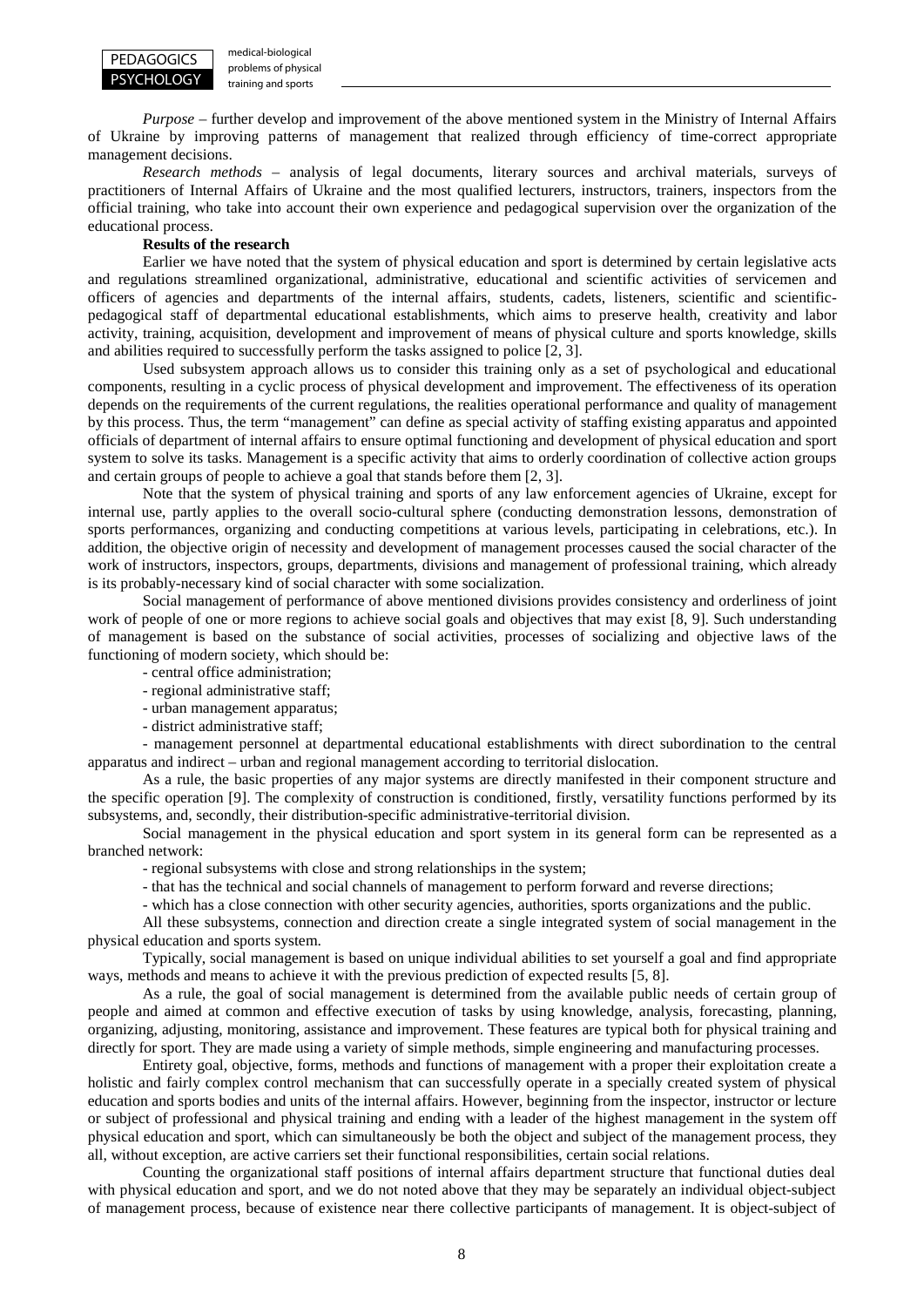

management, which also has a significant impact on certain social formation and processes: a rather complex and powerful system of other state bodies and organizations, non-governmental, local, territorial, private organizations and individual sports orientation. For today they include: the Ministry of Education, Youth and Sports of Ukraine, the State Service for Youth and Sports of Ukraine and its regional and urban and district management, divisions, departments and groups; sports companies; national, regional and sports federations; sports and military patriotic clubs, individual sports clubs of various forms of ownership, etc.. The process of managing requires a certain organizational cooperation and understanding in all areas of their operation [About social association: the Law of Ukraine from March 22, 2012 № 4572-VI].

Typically, there is some internal unity between subject and object of social management. However, the correspondence between them, in fact, is rarely almost identical [9]. Thus, in the realities of today there are very often times when the management subsystem significantly delayed in their development of controlled subsystem, ie that which manage. Exactly so, in any management process begin to dominate spontaneity, outdated forms, methods and means that "yesterday" were modern.

Sometimes it is the opposite: a powerful home management system is greatly outstrip manageable system creating a certain disorder, imbalance of its operation or contributes inevitable unwills, leading to binding of the crisis within any system or subsystem regardless of direction: bottom-up or top-down.

It should be noted that this imbalance of systems, in our opinion, can destroy the whole process of social management, as a consequence of these phenomena may be partial or even complete elimination of actually necessary for safe life of the system.

We believe that the main reasons for this may be:

- lack of skilled performers to develop cognitive, analytical, predictive, planning, organizational, practical, corrective, controlling and improving activity;

- unwillingness or impossibility for a number of socio-psychological and economic factors make the management process for a new;

- misunderstanding of the importance of personnel quality products of the whole system and its subsystems;

- elementary conservative authoritarianism in the system of social control.

Based on the concept of authoritarianism, which is characteristic of all militias in the system of physical education and sports of law enforcement agencies can be provided extremely stable management relationship of subordination. Their main feature is the management and disposal of a head and peremptory executive discipline of subordinates. However, in all cases these relationships are clearly observed reflection, assessment of capabilities and capacities, clarification, negotiation, agreement and bring the goal of determining the order of its achievements and further optimal adjustment [9].

Optimizing adjustment provides further purposeful implementation of the planned set of activities that meet certain conditions and the real possibilities of the current management system according to objective criteria, evaluating the effectiveness of its operation:

- identification and formulation of evidence-based management objectives;

- availability of personnel, financial and economic, logistical, social and other resources that provide targeted to achieve the target;

- identify the best optimally efficient ways of performed tasks.

**Conclusions**

1). The system of physical training and sports of bodies and departments of Internal Affairs of Ukraine, except for internal use, partly related to the general socio-cultural sphere of modern life and intended for creation and real implementation in practice of new forms and methods of physical perfection policemen with their evolutionary development, research, approbation, implementation and compliance with the common requirements;

2). management in the system of physical training and sports of bodies and departments of internal affairs of Ukraine has social character in nature and depends on the level of socialization of its top executives and other regional representatives;

3). social management in the system of internal affairs bodies is a real mean and form of exercise improving the level of professional practice staff activity to ensure public order and combating crime, where the process of improving the management system acts as a complete dynamic process of solving tasks that rely on department of internal affairs.

*Prospects for further researches.* It is supposed to study and search effective ways of improving the scientific organization of management activity in the system of physical education and sports of the Internal affairs bodies.

### **References:**

- 1 Anufriiev M. I. *Visnik universitetu vnutrishnikh sprav* [Bulletin of the University of Internal Affairs], 1999, vol. 9, pp.5-12.
- 2 Babenko V. G. *Pedagogika, psihologia ta mediko-biologicni problemi fizicnogo vihovanna i sportu* [Pedagogics, psychology, medical-biological problems of physical training and sports], 2008, vol. 5, pp. 6-9.
- 3 Babenko V. G., Dziuba S. M, Ianko I. V. *Visnik Akademiyi upravlinnia MVS* [Bulletin of the Academy of Management of MIA], 2008, vol. 4, pp. 146-154.